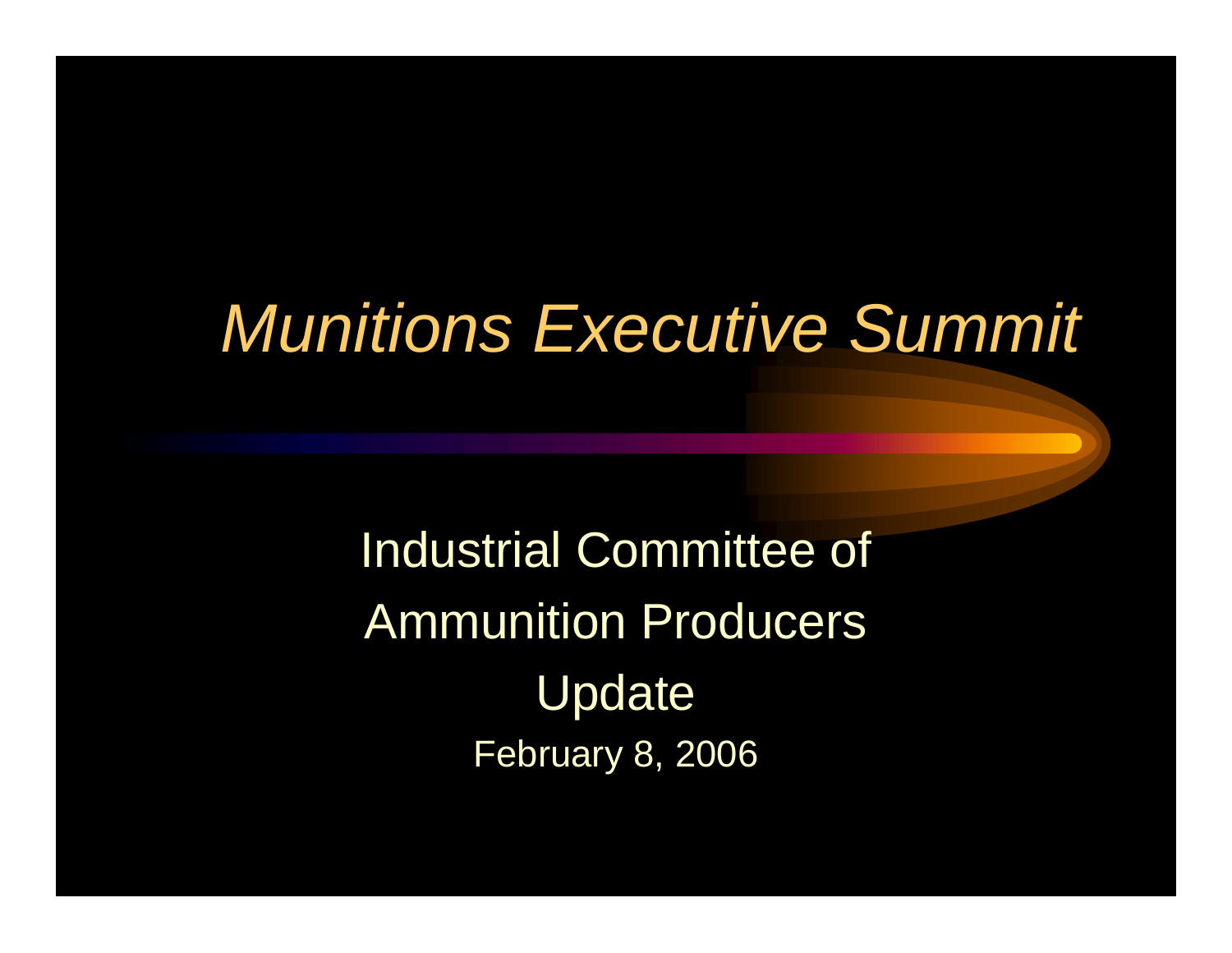## *ICAP Background*

• ICAP Established in 1981. Yesterday was 84h Meeting. Normal schedule is 3 meetings per year

• *Purpose* – To provide a forum for the open exchange of Government and industry views relating to the Department of Defense ammunition area.

Review and discuss government ammunition acquisition policies, procedures and actions.

Report on the health of the various sectors of the ammunition industry Identify impediments to sustaining a responsive ammunition industrial base.

Provide a platform for cooperation and collaboration in resolving issues related to the ammunition life cycle, from development through disposal

#### *ICAP 2006* $\sim$  2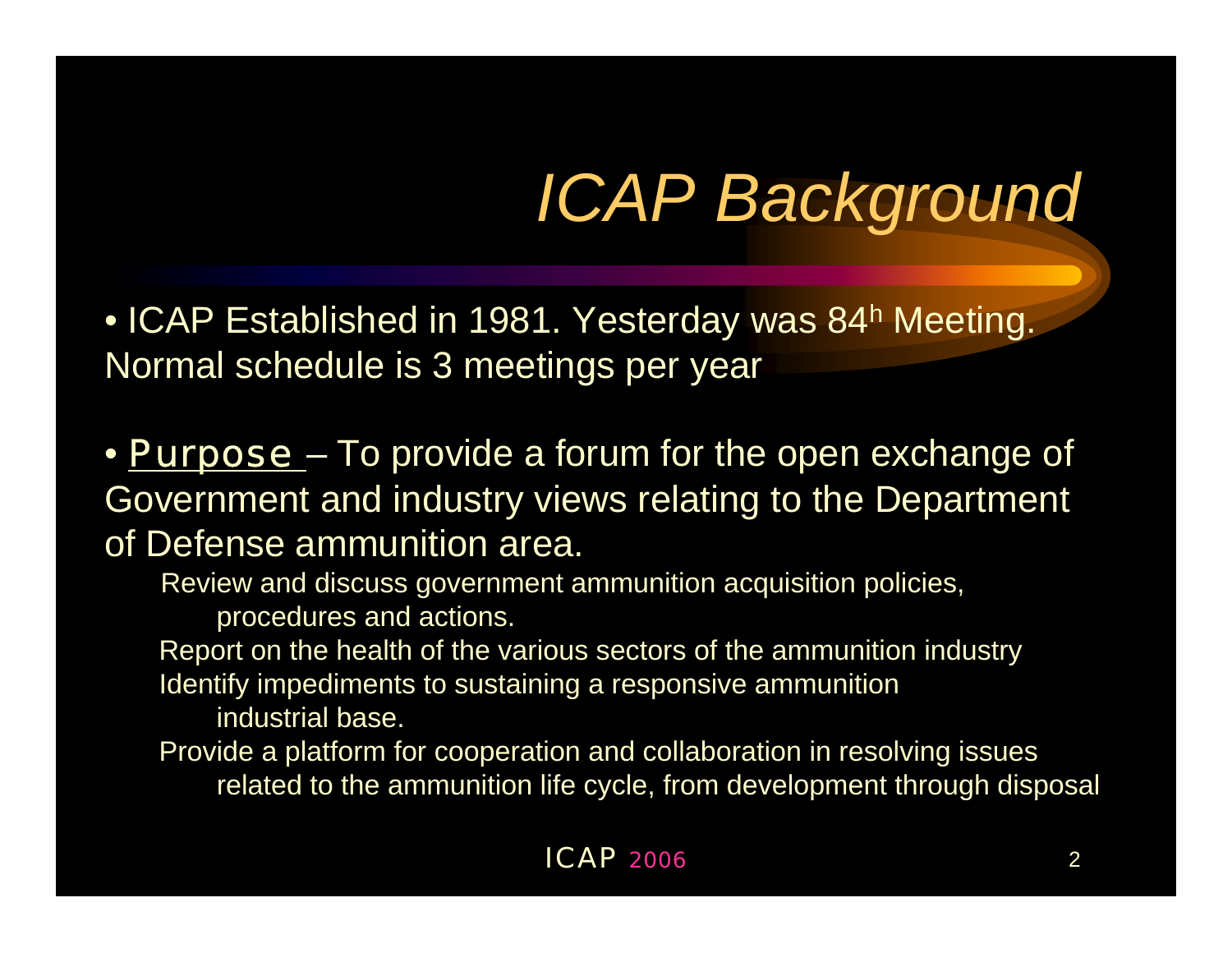# *ICAP Composition*

### *Participants*

Government Representatives NDIA Industry Members NDIA Leadership MIBTF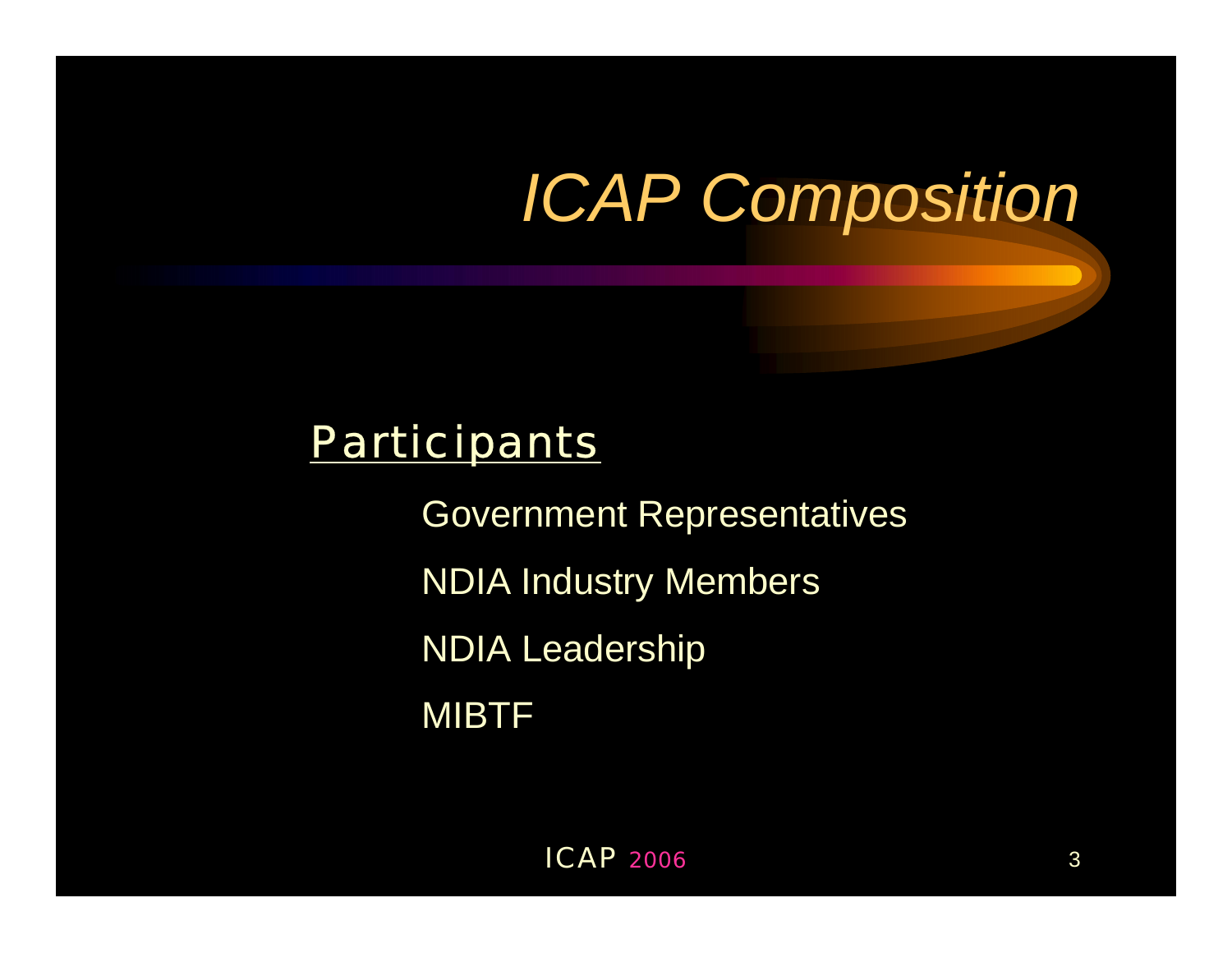### *Government Participants*

- PEO Ammunition
- PEO Tactical Missiles
- CG, Joint Munitions Command
- APEO Ammunition Industrial Base
- Deputy G3, JMC
- AFSC PARC
- PM, Joint Services
- PM, MAS, CAS, CCS (Rotate Annually)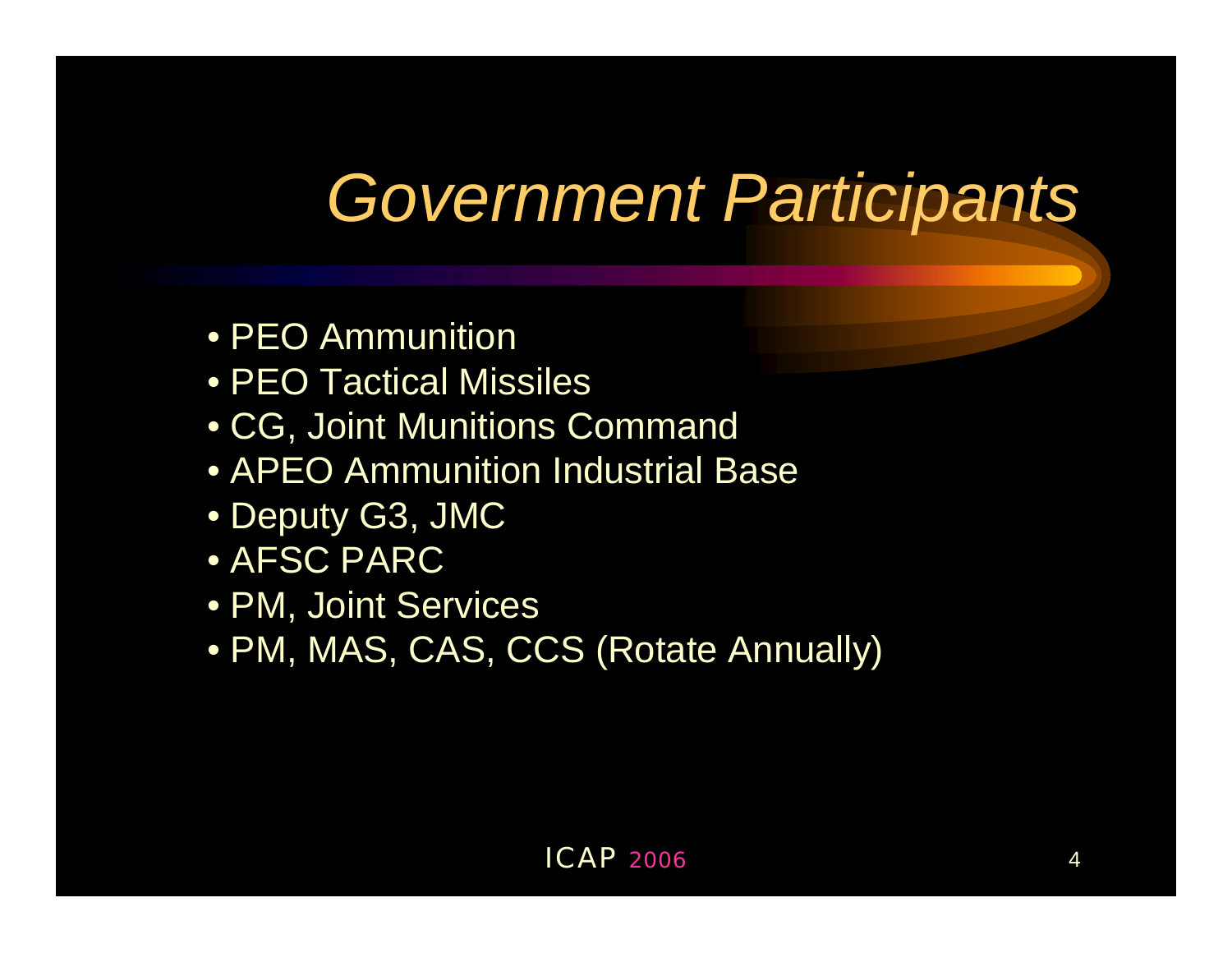## *Industry Members*

| <b>Sector</b>                | <b>Representative</b>                   | <b>Term</b> |
|------------------------------|-----------------------------------------|-------------|
| <b>ICAP Industry Chair</b>   | Dean Bartles (GD-OTS)                   | 2008        |
| <b>Demilitarization</b>      | Ralph Hayes (El Dorado Eng)             | 2007        |
| <b>Fuzes/Timers</b>          | Joe Homko (L-3/BT Fuzes)                | 2007        |
| <b>GOCOS</b>                 | <b>Joel Gregory (American Ordnance)</b> | 2007        |
| <b>Large Cal/Bombs</b>       | John Maniatakis (Norris Industries)     | 2007        |
| <b>Prop &amp; Explosives</b> | <b>Jerry Hammonds (BAE Explosives)</b>  | 2008        |
| <b>Pyrotechnics</b>          | <b>Bob Harris (Esterline/ARMTEC)</b>    | 2008        |
| <b>Small/Med Caliber</b>     | Mark DeYoung (ATK)                      | 2007        |
| <b>Systems and Sensors</b>   | Jim Riley (Raytheon)                    | 2008        |
| <b>Whds &amp; Rockets</b>    | <b>Dick Bregard (Aerojet)</b>           | 2008        |
| <b>Secretary/Recorder</b>    | Sheri Franks (GD-OTS, Red Lion)         | 2008        |
| ICAP 2006                    |                                         | 5           |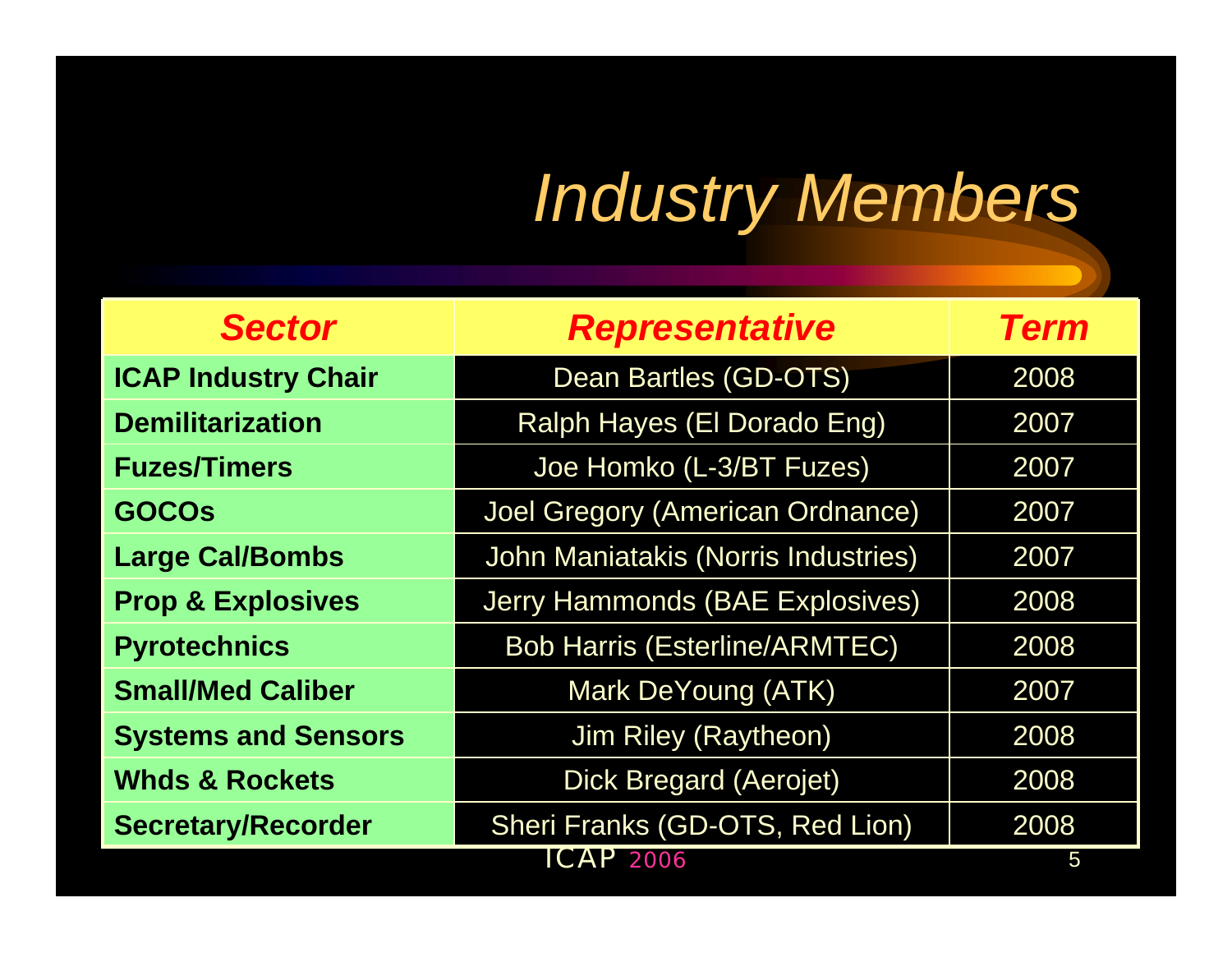### *Discussion Topics*

### • PEO Ammunition Top 10 Priorities

- o System Contracting o Industrial Base Modernization o Army Ammunition Portal
- o Modeling and Simulation
- o Life Cycle Management Command

#### • Ammo Industrial Base Strategic Plan Industry feedback session

• Surge Planning Industry contribution to Army Study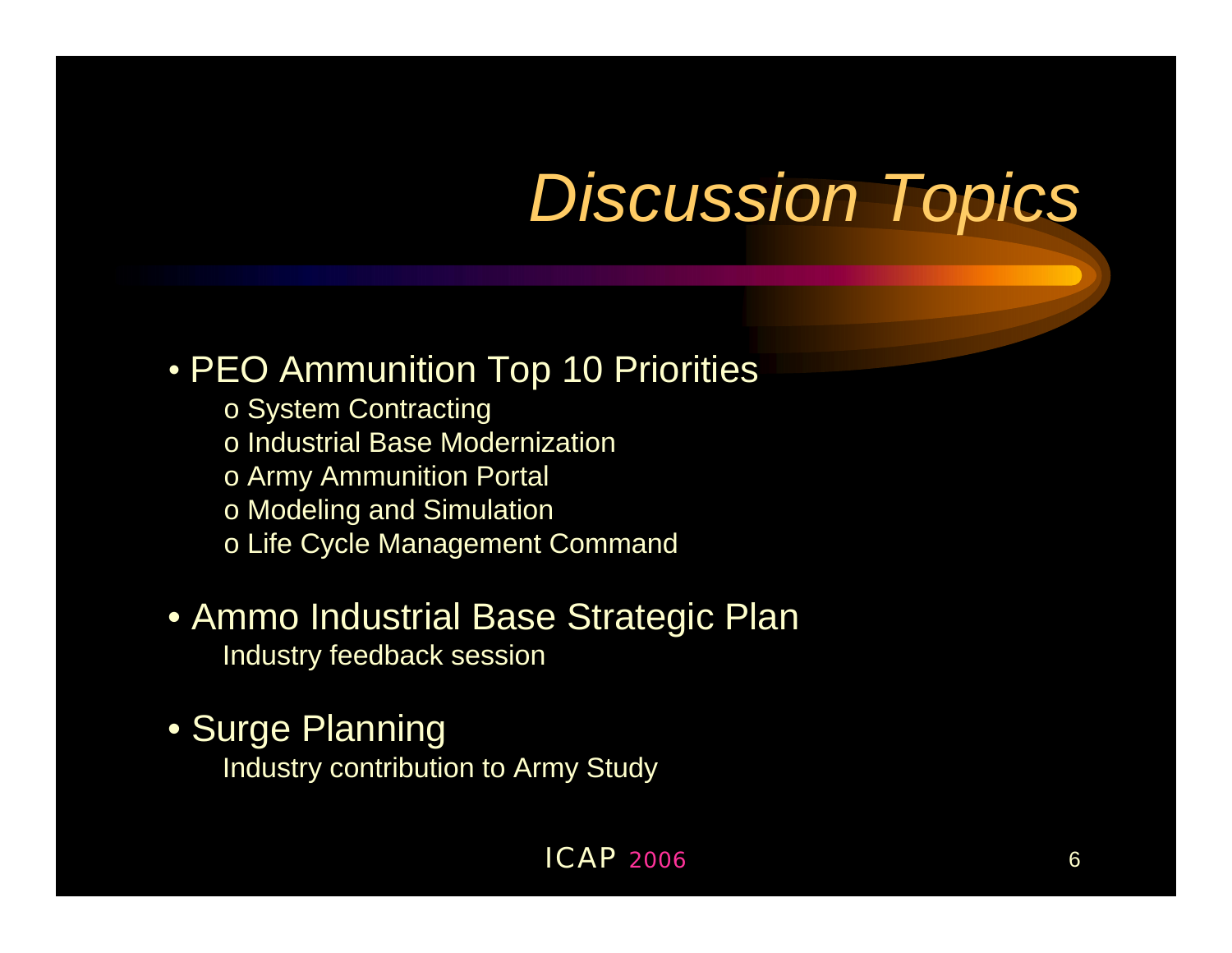## *Discussion Topics (cont.)*

### • UID/RFID

Lively discussion as policy and implementation was developing

#### • Life Cycle Management Command

Army updates industry on how they plan to manage ammo

#### • Acquisition Case Study – PGMM

PEO Ammo shares with industry lessons learned in a complex ammunition procurement

#### • Action Items

Throughout meetings action items are assigned and then tracked from meeting to meeting until closed.

#### *ICAP 2006* $6\,$  7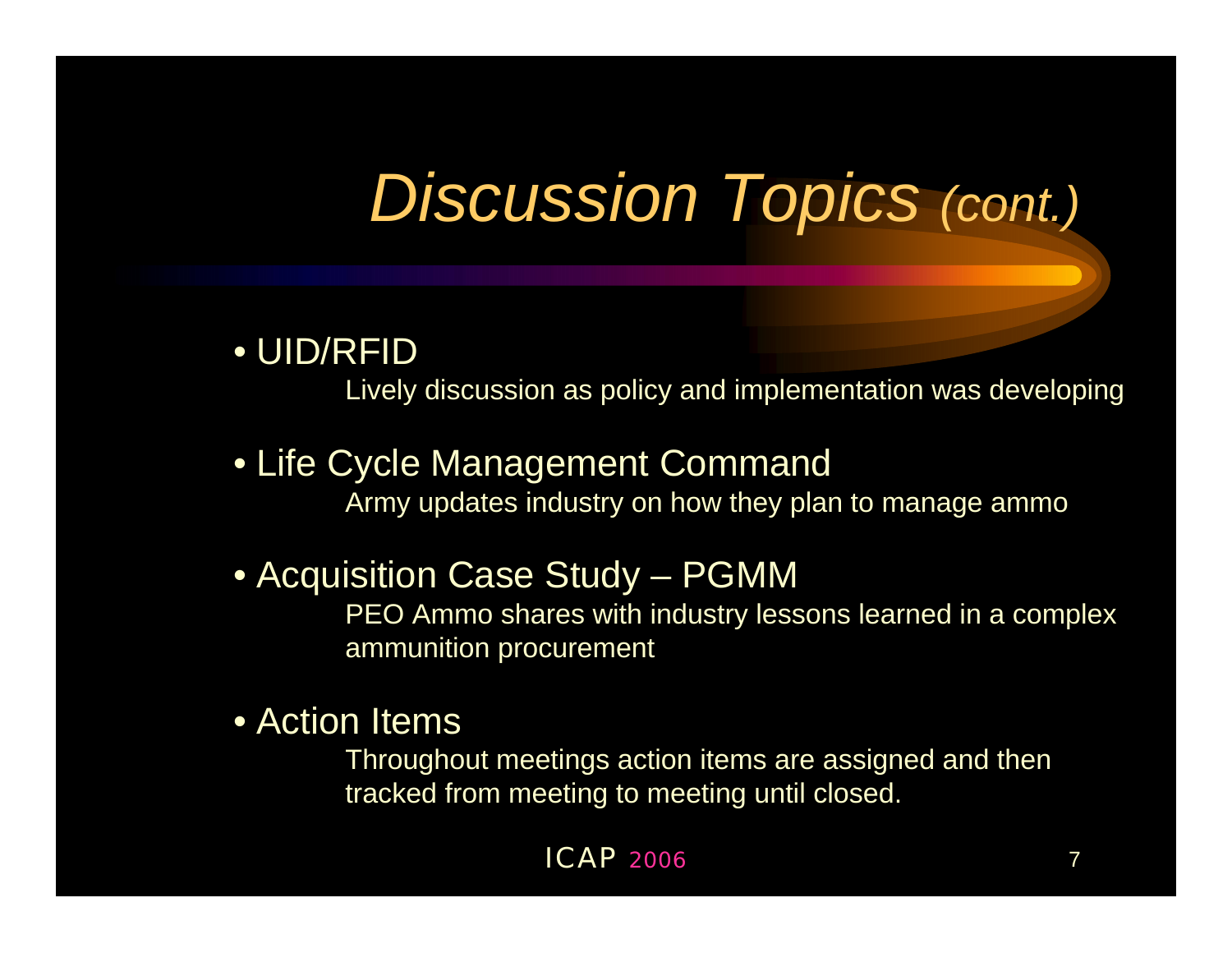### *Discussion Topics (cont.)*

#### • Force Protection at GOCO Plants How to pay for post-9-11 additional security?

#### • SMCA Performance Metrics

Developing ways to measure how the SMCA mission is being performed

#### • Fuze Industrial Base

ICAP Fuze Sector Leader provides a state of the fuze industry update

• BRAC Transition

Government describes their plans for implementing BRAC decisions

#### *ICAP 2006* $\sim$  8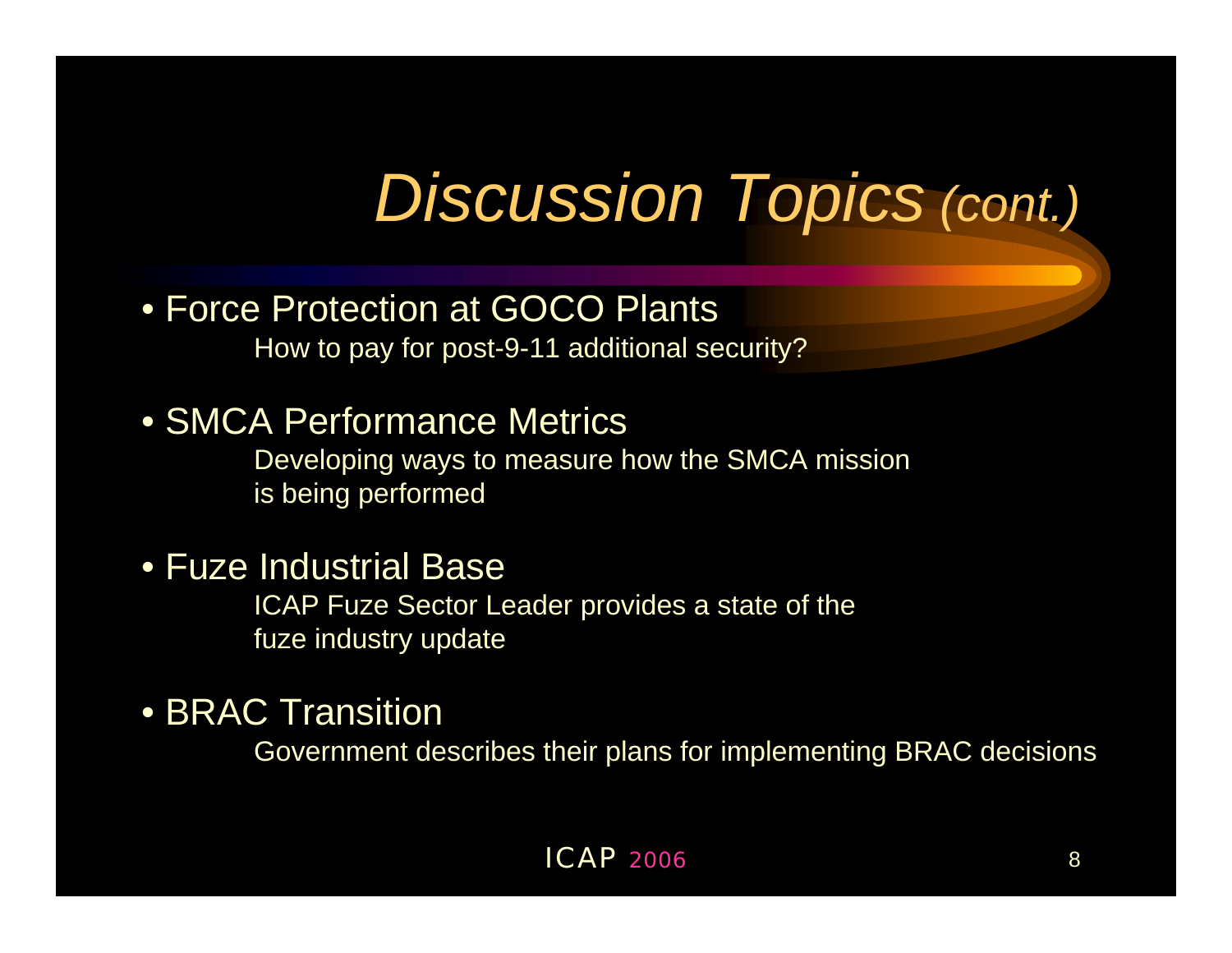### *Discussion Topics (cont.)*

#### • Critical Characteristics Clause

Army is seeking to include a standard clause in all ammo production contracts designed to improve quality and to define a process for treatment of critical defects

• Section 806 Implementation

Legislation requiring the SMCA to make procurement decisions to insure U.S. ammo base capability for certain items.

#### • Sector Updates

Industry sector leaders provide highlights of matters of concern in their sectors